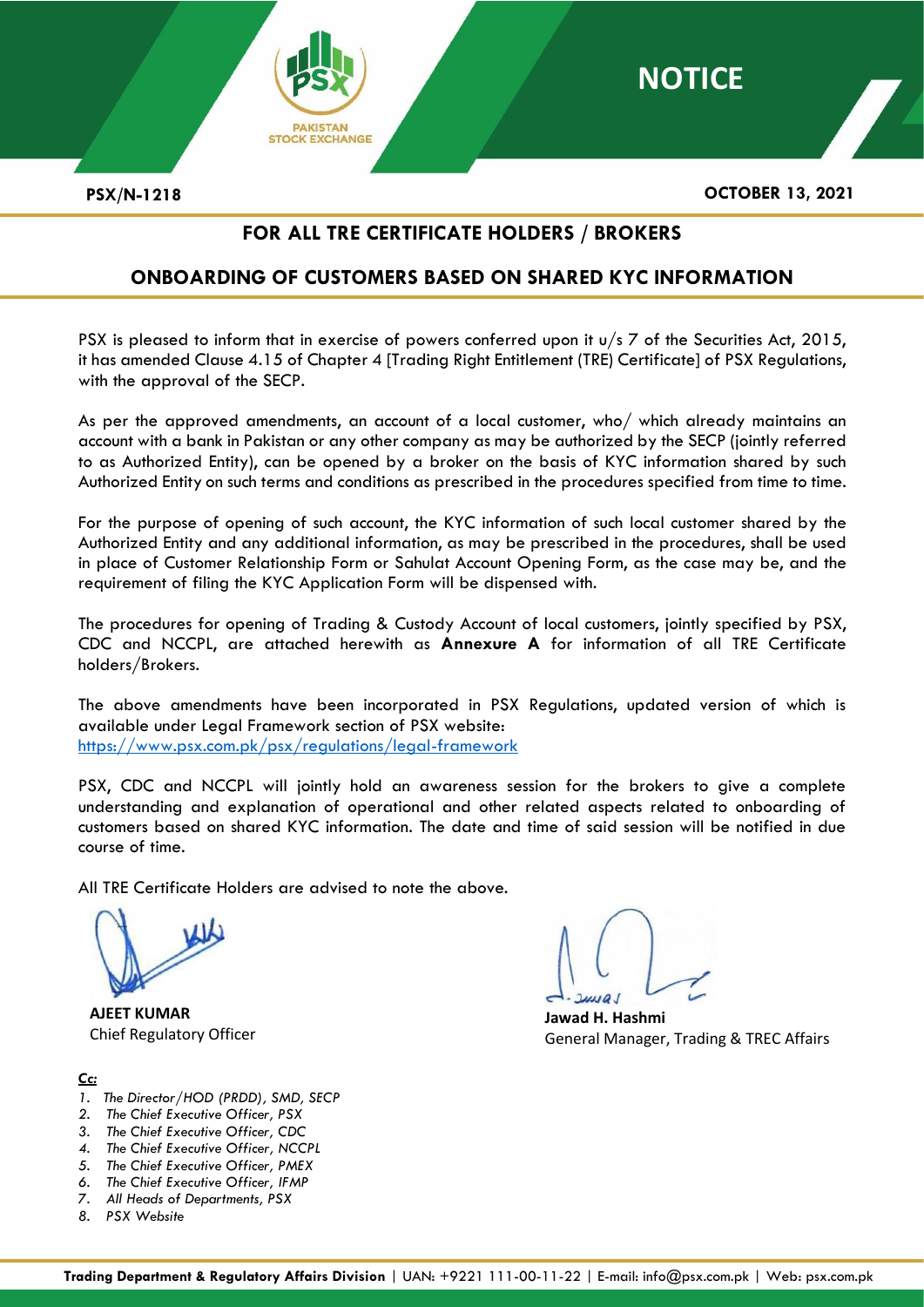

**"Annexure A"**

#### **JOINT PROCEDURE OF PSX, NCCPL & CDC FOR OPENING OF TRADING & CUSTODY ACCOUNT OF LOCAL INVESTORS, UNDER PSX REGULATIONS 4.15.3, CKO REGULATIONS 15A & CDC REGULATIONS 6.2.2 BASED, ON THE KYC INFORMATION SHARED BY A BANK IN PAKISTAN OR ANY OTHER ENTITY AS MAY BE AUTHORIZED BY THE COMMISSION FOR OPENING OF ACCOUNT WITH A BROKER (VIA PUSH MECHANISM)**

### **(I) LOCAL INVESTOR TO HAVE BANK ACCOUNT WITH ANY OF THE DESIGNATED BANKS IN PAKISTAN:**

Local Investor will be required to have a Bank Account with any of the designated Banks (who have established links with CDC) in Pakistan. If Local Investor wishes to invest in Stock Market, Local Investor would also provide the following to the designated Bank:

- a) Permission to share the Bank KYC/CDD details and documents with CDC for onward sharing with TREC holders/ NCCPL.
- b) Consent on Terms & Condition for opening of Trading A/c with TREC holder and opening of Custody account.
- c) Select a TREC holder with whom he / she wishes to trade. Bank portal will show the list of TREC Holders connected with CDC.

#### **(II) BANK TO TRANSMIT THE DETAILS TO CDC:**

Designated Bank will transmit all the details as mentioned in point (I) as well as Local Investor profile data and documents (see details in Encl.), to CDC electronically for onward processing and sharing with TREC holders and NCCPL. Designated Bank will also intimate the same to Local Investor through email alert.

#### **(III) AFTER RECEIVING THE INFORMATION/ DOCUMENTS FROM BANK, CDC WILL SIMULTANEOUSLY INITIATE THE FOLLOWING:**

#### **A. Transmit the data to NCCPL for creation of UIN/UKN:**

- 1. Upon receiving of the information & documents from the Bank, CDC will electronically transmit (as per the mutually agreed mechanism) the required information & necessary documents to NCCPL.
- 2. NCCPL will create UIN for Local Investor on the basis of the information/documents received and in accordance with the UIN creation procedures of NCCPL.
- *(Note: NCCPL will ensure that investor is local resident Pakistani before UIN creation).*
- 3. NCCPL will display the information in Central Portal in save mode on a best effort basis. TREC Holder will verify, fill in any missing data and post the information.
- 4. NCCPL will confirm Designated Time Schedule ("DTS") regarding creating of UKN or inform any discrepancy in the information/documents to the respective TREC Holders.
- 5. Local Investor/TREC Holder have the option to complete the mobile number verification process within the timeline prescribed by CKO.
- 6. If all requirements are met in the Central Portal and KIS, NCCPL will issue Local Investor UKN as per the procedures.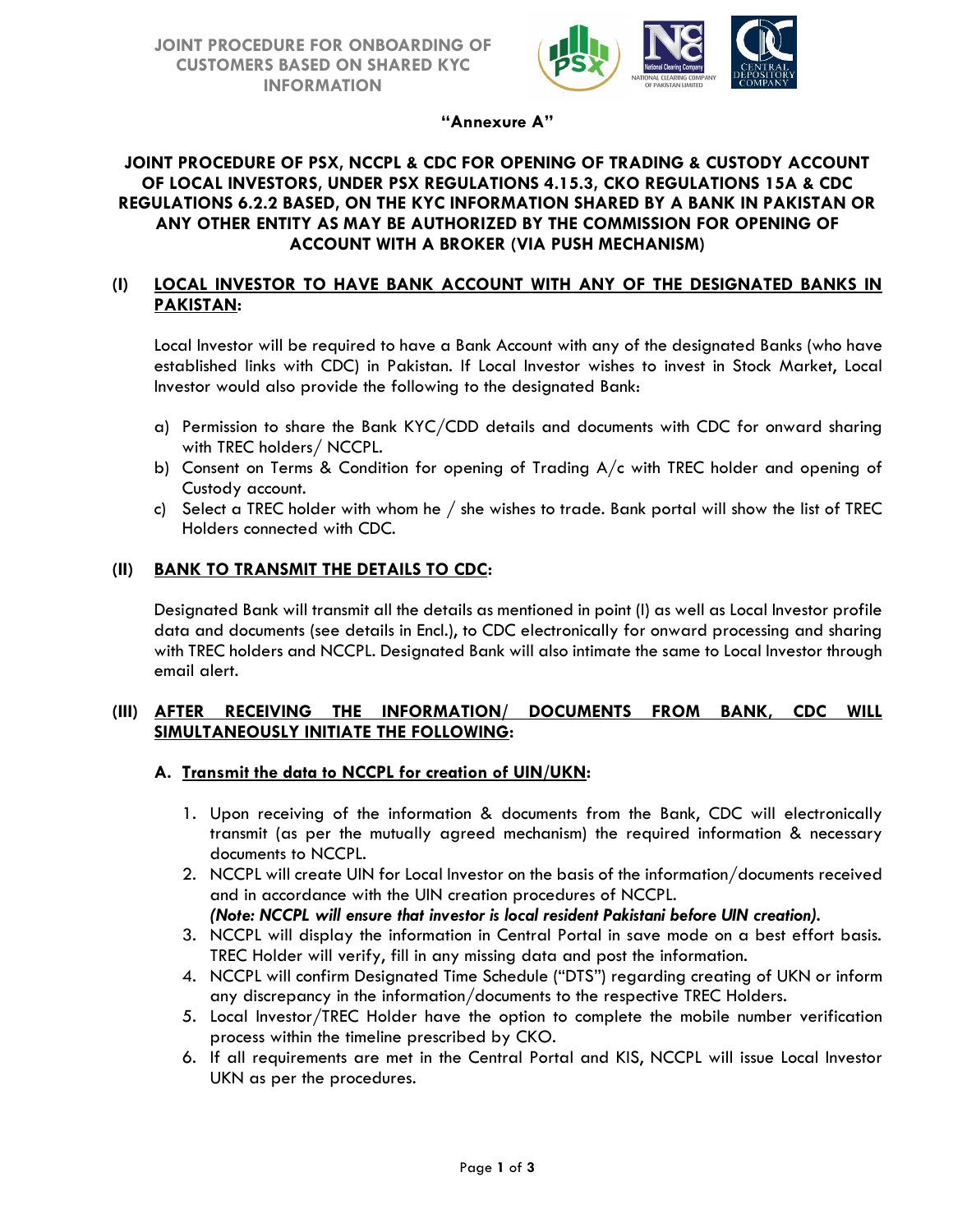## **JOINT PROCEDURE FOR ONBOARDING OF CUSTOMERS BASED ON SHARED KYC INFORMATION**



- 7. NCCPL will send confirmation message to Local Investor after completion of UKN issuance process.
- 8. If the Local Investor UKN is already issued CDC with the consent of the investor will push the UKN to TREC Holder when sharing information/documents.

## **B. Transmit the data to TREC Holder:**

- 1. Upon receiving of the information & documents from the Bank, CDC will electronically transmit the required information & necessary documents to TREC holder.
- 2. Upon receiving the information, TREC holder will perform their own due diligence of the Local Investor on the basis of the information and documents received from CDC and ensure compliance against all requirements of AML/CFT regulations issued by SECP from time to time.

*(Note: TREC Holder will ensure that investor is local resident Pakistani as part of due diligence process).*

- 3. TREC Holder can reject Local Investor request if it does not meet the basic onboarding and KYC requirements and provide rejection status with reason to CDC. The rejection status with reason will be communicated to the Designated Bank who will intimate the Local Investor of rejection of request with reason.
- 4. TREC holder will be responsible to review and complete the Local Investor information populated in Central Portal by NCCPL on the basis information and documents pushed from bank and any additional information/documents obtained from the Local Investor.
- 5. TREC Holders will be responsible for opening of Trading and Custody Account of Local Investor.
- 6. TREC holder will send the details/credentials of trading to Local Investor and take necessary consent electronically on the tariff/commission structure and on any other terms, directly from Local Investor.

### **Notes:**

- (i) TREC holder will ask for any additional information from Local Investor directly if there is any due diligence issue in the information already available through Banks.
- (ii) There will be no involvement/requirement of any physical/ paper based document/authentication from the Local Investor in the entire process.
- (iii) There will be no need for any paper based form or agreement in the entire process.
- (iv) Local Investor will request the concerned TREC Holder for any update in information. TREC Holder will use the existing CKO update process both normal/online portal of the NCCPL to update Local Investor information.
- (v) TREC Holders shall comply with all requirements of AML/CFT regulations issued by SECP from time to time.
- (vi) Moreover, it shall be the responsibility of the TREC Holders to ensure compliance with all legal, regulatory and compliance requirements as may be applicable upon opening of and maintaining the Trading and Custody accounts.

### **Encl.:**

List of **information sharing** on which Banks will take consent from Local Investor is attached as **Exhibit A**.